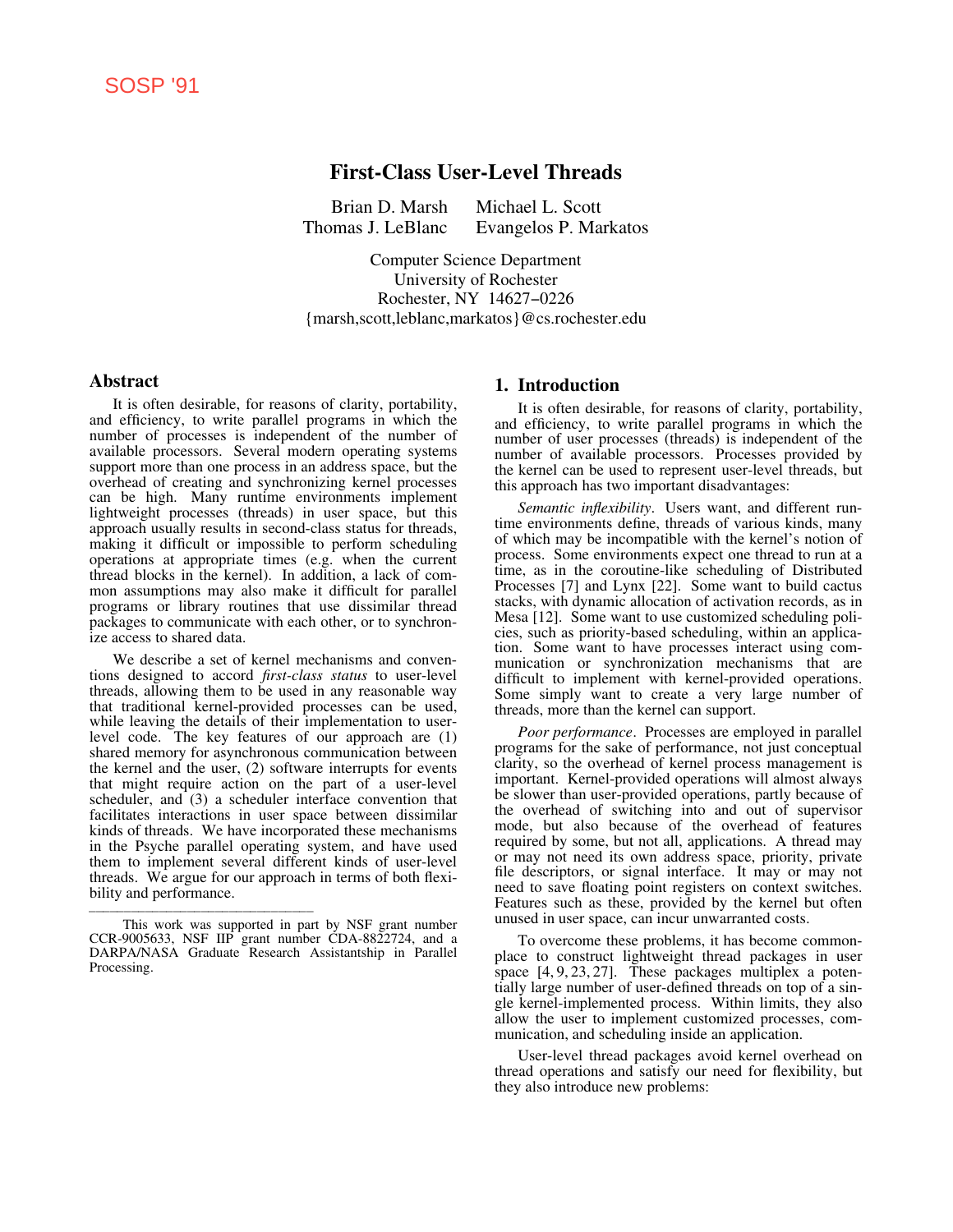*Blocking system calls*. User-level thread packages require that the kernel provide a full set of non-blocking system calls. Otherwise, a system call performed by a single user-level thread will prevent the execution of other runnable threads. Many kernel interfaces include nonblocking implementations of some important system calls (I/O in particular), but most provide a large number of blocking calls as well. $<sup>1</sup>$ </sup>

*Lack of coordination between scheduling and synchronization*. Synchronization between threads, either in the same address space or in overlapping address spaces, may be adversely affected by kernel scheduling decisions. A thread that is preempted by the kernel may be performing operations for which other, running threads must wait. In the simplest case, a preempted thread may hold a mutual exclusion lock, forcing other threads to spin (wasting cycles) or block (denying the application its fair share of available CPU resources). More generally, a preempted thread may be performing a computation for which other threads are waiting or will wait in the future, thereby slowing execution.

*Lack of conventions for sharing among thread packages*. When using user-level thread packages, a program may need to synchronize access to data shared among more than one kind of thread. This claim is one of the premises behind *multi-model parallel programming*[21], the simultaneous use of more than one model of parallelism, both in different applications and in different pieces of a single application. Spin locks are an easily implemented solution, but are not always appropriate. Blocking synchronization (e.g. semaphores) requires a mechanism that allows one kind of thread to invoke the scheduling operations of a different kind of thread. If true data abstractions (with code) are to be shared among thread packages, it must be possible for a single body of code to invoke appropriate operations for any relevant kind of thread.

All of these new problems arise because user-level threads are not recognized or supported by the kernel. Our goal is to grant *first-class status* to user-level threads, allowing them to be used in any reasonable way that traditional kernel-provided processes can be used, while leaving the details of their implementation to user-level code. For example, first-class status requires that threads be able to execute I/O and other blocking operations without denying service to their peers, and that different kinds of threads, in separate but overlapping address spaces, be able to synchronize access to shared data structures. This definition of first-class status is of necessity informal: we do not have an exhaustive list of required characteristics for threads. Rather, we have attempted to provide userlevel code with the same sort of timely information and scheduling options normally available to the kernel, with the expectation that most, if not all, of the operations reasonable in the kernel will then become reasonable in user space.

In the next section we present the rationale for our approach and a brief overview of the specific mechanisms we propose. We describe our mechanisms in more detail in section 3. We discuss how our mechanisms support the

<u> 2002 - Jan James James James James James James James James James James James James James James James James J</u>

construction of first-class user-level threads in section 4. We discuss related work in section 5. The implementation of our mechanisms, while not of production quality, nonetheless supports some useful performance experiments; we report on these in section 6. Our conclusions are presented in section 7.

## **2. Rationale**

Our approach was developed as part of the Psyche parallel operating system [19-21], running on the BBN Butterfly Plus multiprocessor [3]. The design of our thread mechanisms was heavily influenced by the need to support multi-model parallel programming, the primary goal of Psyche. In particular, we have attempted to ensure that kernel assumptions about the nature of threads are minimized. For example, we do not assume that threads will have contiguous, array-based stacks. Similarly, we do not assume that every address space will be multithreaded; we want to allow an address space to contain a single kernel-level process, with no thread package above it, and yet still be able to interact via shared memory and user-level synchronization mechanisms with other address spaces.

The design of our mechanisms was also influenced by the need to provide acceptable performance on a NUMA (NonUniform Memory Access) multiprocessor such as the Butterfly. In particular, the high cost of moving thread state from one NUMA processor to another has motivated us to avoid migration whenever possible.

We designed the Psyche kernel interface to be used primarily by user-level thread packages, rather than application programmers. We assume a user-level thread package will create and maintain state for threads, and that the bulk of short-term scheduling occurs in user space. The kernel remains in charge of coarse-grain resource allocation and protection.

By maintaining thread state in user space, we can satisfy our goals of flexibility and performance. A userlevel thread package can organize thread state any way it likes. Most thread operations, including creation, destruction, synchronization, and context switching, can occur in user space, without entering the kernel.<sup>2</sup> Kernel intervention is required only for protected operations (e.g. system calls) and coarse-grain resource allocation (e.g. preemptive scheduling).

When the kernel does intervene during execution, the kernel and user-level thread package need to cooperate, so that each has access to information maintained by the other. For example, when the kernel performs a blocking system call, it needs to identify the user thread making the call, so that a subsequent response can be directed to the appropriate thread. When a scheduling event is detected by the kernel (e.g. timer expiration, preemption), it needs to interrupt execution and notify the thread package of the scheduling event. When the execution of a thread is interrupted by the kernel, the state of the thread must be saved

<u> 1990 - Jan Stern Harry Harry Harry Harry Harry Harry Harry Harry Harry Harry Harry Harry Harry Harry Harry Ha</u>

 $<sup>1</sup>$  Edler et al. [10] note that blocking system calls in Unix</sup> include not only *read*, *write*, *open*, and *close*, but also *ioctl*, *mkdir*, *rmdir*, *rename*, *link*, *unlink*, *stat*, and others.

<sup>2</sup> Some architectural features used to implement context switching, such as register windows on the SPARC, may require the use of a privileged instruction. Most architectures can implement thread operations without a kernel trap however, and even in the case of the SPARC, the required system call does not suffer from excessive generality.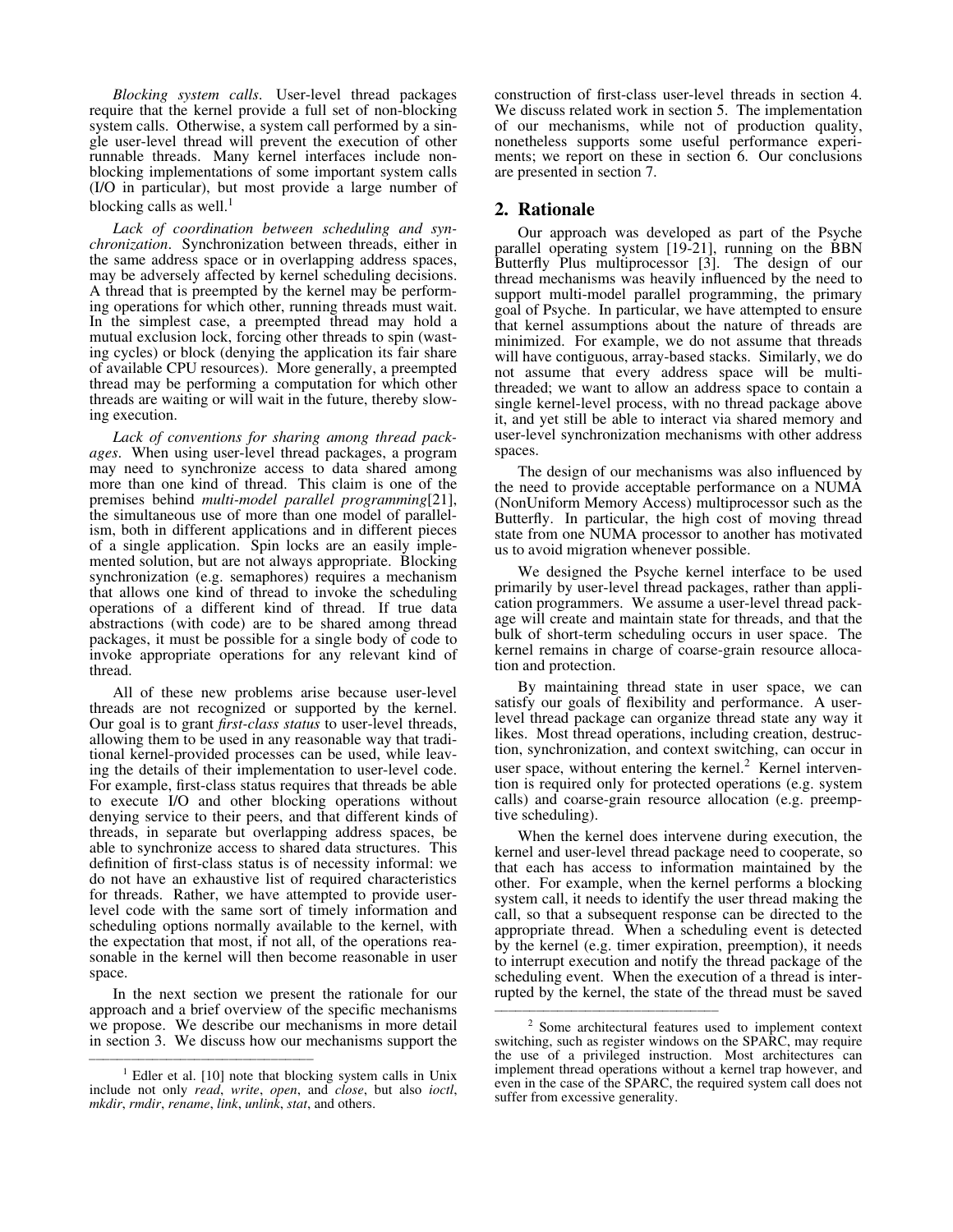in a location accessible to the thread package. When data abstractions are shared across address spaces, operations that must synchronize need access to information about the scheduling of different kinds of threads.

These general observations suggest that the kernel have access to thread state information maintained by the thread package, that the thread package accept scheduling interrupts from the kernel, and that thread package schedulers provide a standard interface. Specifically, in our solution:

- (1) The kernel and the thread package share important data structures. Kernel/user shared data makes it easy to convey information efficiently (in both directions) when synchronous communication is not required. Read-only access to kernel-managed data is one obvious example: no system call is needed to determine the current processor number or process id. In the opposite direction, user-writable data can be used to specify what ought to happen in response to kerneldetected events, such as timer expiration. This mechanism allows changes in desired behavior to occur frequently, for example when switching between threads in user space. By allowing the kernel and user to communicate efficiently, we allow them to communicate more frequently.
- (2) The kernel provides the thread package with software interrupts (signals, upcalls) whenever a scheduling decision may be required. Examples include timer expiration, imminent preemption, and the commencement and completion of blocking system calls. Timer interrupts support the time-slicing of threads. Warnings prior to preemption allow the thread package to coordinate synchronization with kernel-level scheduling. An interrupt delivered each time a thread blocks in the kernel makes every system call non-blocking by default, without modifying or replacing the kernel interface, and provides a uniform entry mechanism into the user-level scheduler when a thread has blocked or unblocked. Single-threaded applications can disable selected interrupts in order to have blocking calls.
- (3) The operating system establishes a standard interface for user-level schedulers, and provides locations in which to list the functions that implement the interface. Abstractions shared between thread packages can then invoke appropriate operations to block and unblock different kinds of threads. Although the kernel never calls these operations itself, it identifies them in the kernel/user data area so that user-level code can invoke them without depending on the referencing environment of any particular programming language or thread package.

We now describe these mechanisms and their use in more detail.

# **3. Mechanisms**

In Psyche, kernel processes are used to implement the *virtual processors* that execute user-level threads. In many respects our notion of virtual processor resembles the kernel-implemented threads of multiprocessor operating systems such as Mach [1] and Topaz (Taos) [24]. Virtual processors are created in response to a system call, very much like traditional kernel-implemented processes. To obtain true parallelism within an application, one

creates a virtual processor (often in the same address space) on each of several different physical processors. It is possible to create more than one virtual processor in the same address space on the same processor, though parallel programs seldom do so. On each node of the physical machine, the kernel time-slices between virtual processors residing on that node.

## **3.1. Shared Kernel/User Data Structures**

Figure 1 presents the kernel/user data structures used for scheduling in Psyche. These structures are rooted in a set of pseudo-registers on every physical processor, mapped read-only into every user address space at a static, fixed address. The pseudo-registers contain the identity of the physical processor, and pointers to the currently executing virtual processor and the currently active address space. The kernel changes these indicators as appropriate when context switching between virtual processors.

The address space and virtual processor pointers refer to data structures writable by the user. The address space data structure lies at the beginning of the data in the address space, and is created by the kernel along with the address space. This data structure contains the software interrupt vectors used by all virtual processors in the address space, together with additional information not relevant to scheduling. The kernel defines a default action for each type of interrupt, which it performs if the appropriate vector is null.

The virtual processor data structure contains the bulk of the information required to coordinate kernel- and user-level process management. It resides in a location specified by the user when the virtual processor is created. Among its contents are (1) a pointer to a stack on which to deliver software interrupts,  $(2)$  a collection of flags and values controlling the behavior of interrupts, and (3) a pointer to a data structure representing the current thread. This last data structure identifies scheduler routines appropriate for the thread, and contains additional thread state (stack, saved registers, etc.). Software interrupts are discussed in more detail in section 3.2; scheduler interfaces are discussed in section 3.3.

The thread data structure also contains a thread identifier, which the kernel uses to create a link between a requested operation and the thread making the request. When a thread makes a blocking system call, the kernel records the thread identifier, and notifies the thread package. The identifier is used in the kernel to distinguish different calls, functionality provided implicitly by the kernel process in other systems. When the system call completes, the kernel once again notifies the thread package, passing the thread identifier as a parameter.

#### **3.2. Software Interrupts**

When it wishes to deliver a software interrupt, the Psyche kernel first checks the virtual processor data structure to see whether interrupts are currently disabled (masked). If not, it obtains the address of the appropriate user-level handler from the address space data structure and the address of the appropriate interrupt stack from the virtual processor data structure. It pushes the user's old program counter and stack pointer onto the stack (along with volatile registers), pushes any additional information needed to describe the interrupt, sets the interrupt masking flag in the virtual processor data structure, updates the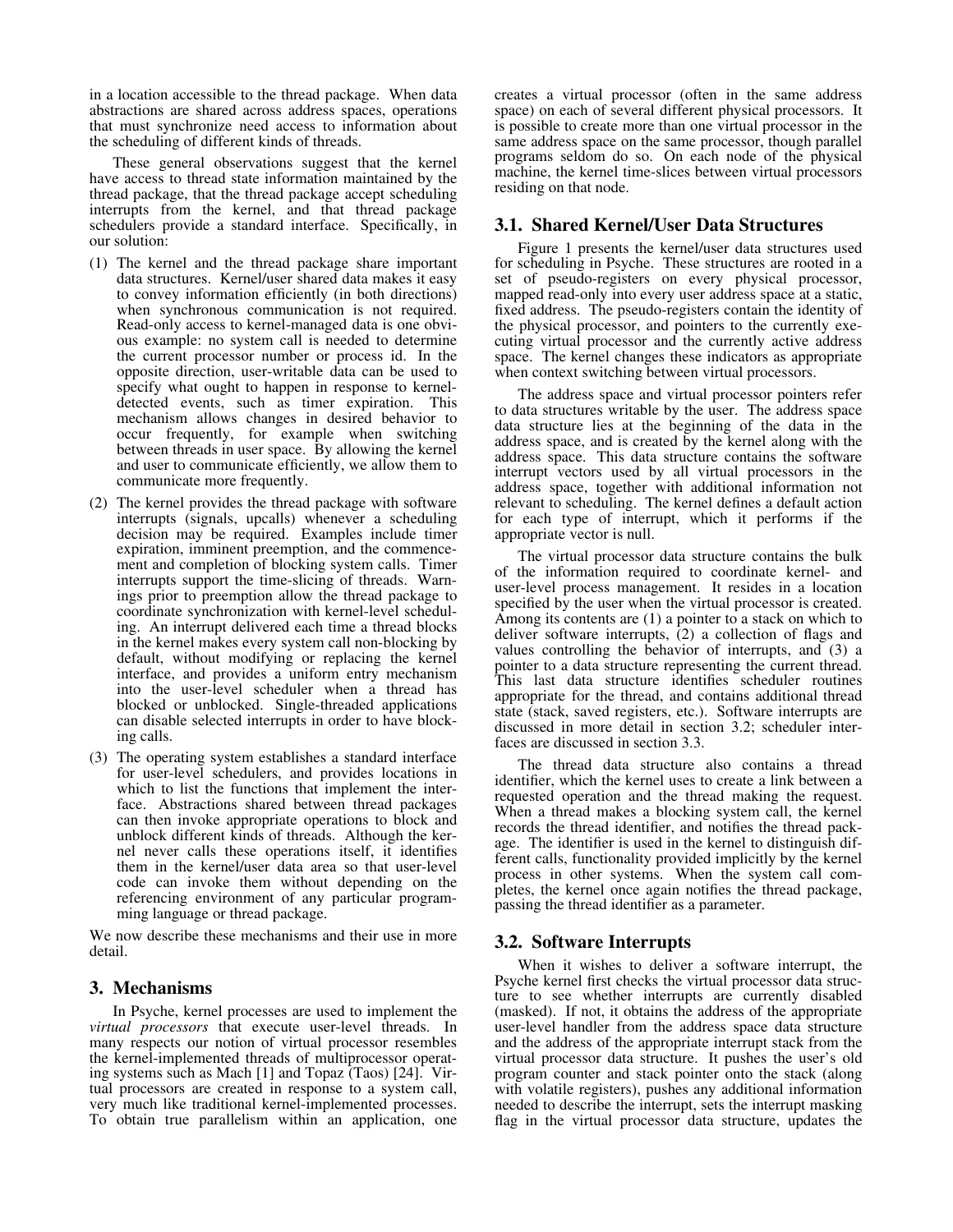

**Figure 1:** Shared Kernel/User Data Structures in Psyche

program counter and stack pointer, and enters user space. The user-level interrupt handler is then free to do as it pleases with the information it has been given. There is no return into the kernel from a software interrupt; the kernel retains no information about the interrupt after entering user space.

If the kernel wishes to deliver a software interrupt while interrupts are masked, it queues the interrupt instead, and sets a flag in the virtual processor data structure indicating that one or more interrupts are queued. The kernel sorts the queue based on the relative importance of interrupts. Program faults, for example, are queued ahead of timer expirations. We have not found it necessary to set the interrupt priorities in user space, but could do so by adding a priority field to the software interrupt vectors stored in the address space data structure.

As with hardware interrupts, the handlers for software interrupts should be designed to finish quickly. Once it has done everything necessary with the information on the interrupt stack (or has switched to a different stack), the typical handler re-enables interrupts and inspects the flag that indicates whether interrupts were queued. If it finds the bit set, it gives the kernel an opportunity to deliver a queued interrupt by executing a system call that blocks the virtual processor until the kernel has an interrupt to give it.

Software interrupts are always delivered by the local instance of the kernel, which runs in mutual exclusion with user code. If the kernel sees a flag indicating that interrupts are masked, it can assume that they will remain so until control re-enters user space. Likewise if user code sees a flag indicating that interrupts are queued, it can assume that they will remain so until the virtual processor executes a ''block until interrupt'' system call. The kernel delivers software interrupts only  $(1)$  at the moment they arise, provided they are not masked or queued, or (2) in

response to this system call. These mechanisms suffice to avoid any race conditions between the kernel and userlevel code. As in conventional device drivers, deadlock is avoided by masking software interrupts when acquiring a lock (or other resource) that might be required by an interrupt handler.

The following is a partial list of software interrupts in Psyche:

virtual processor initialization thread blocked in the kernel thread unblocked in the kernel signal from another virtual processor timer expiration imminent preemption program faults

Every virtual processor begins execution in the handler for the initialization interrupt. (Interrupt vectors are specified in the address space data structure, which must already exist when the virtual processor is created.) It also enters an interrupt handler in response to timer expiration, signals from other virtual processors, and various sorts of faults (divide by zero, protection violation, etc.). Slightly more complicated rules apply to blocking system calls and to virtual processor preemption.

When a system call must block for a large amount of time, the kernel delivers a software interrupt that allows the user-level thread package to run a different thread. When the operation completes, the kernel delivers a second interrupt that allows the thread package to reschedule the first thread. A single-threaded application can disable the scheduling hooks (thereby arranging for traditional blocking calls) by specifying null handlers for the interrupts associated with system calls.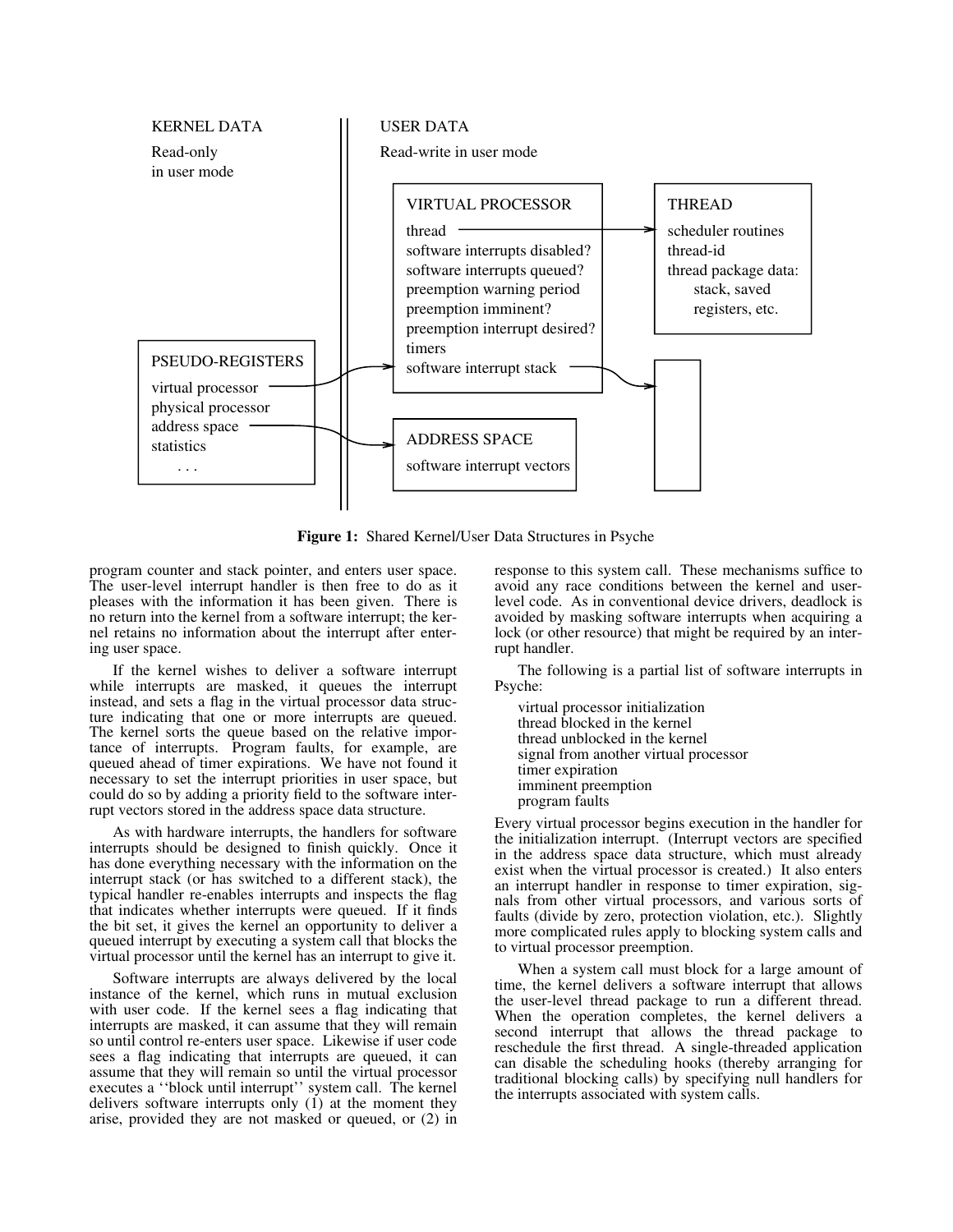For the sake of locality on our NUMA machine, virtual processors do not migrate among physical processors. Notification that a thread has unblocked in the kernel is delivered to the same virtual processor (running on the same physical processor) that received the earlier notification that the thread had blocked in the kernel. A user-level scheduler is free to move threads among the virtual processors in its address space (and some of our thread packages do so), but we did not want to build a migration assumption into the kernel interface. A wellwritten user-level scheduler on a NUMA machine will move threads only when it has to, or when their state is unusually small.

The principal blocking system call in Psyche is an RPC-like mechanism called the *protected procedure call*  $(PPC).$ <sup>3</sup> PPC requests are directed at an address space; the kernel chooses an idle or random virtual processor of the target address space and delivers an interrupt to it.<sup>4</sup> The kernel may or may not immediately deliver a ''blocked in the kernel'' interrupt to the virtual processor that was running the client thread. An interrupt always gets delivered when the requested operation is to execute on another processor, but it may be delayed when the operation can be executed locally, thereby allowing the server's virtual processor to execute instead. If the server finishes quickly (executing a ''reply from PPC'' system call within a single quantum), the kernel simply resumes the client. If the server does not finish quickly, the kernel delivers a ''blocked in the kernel'' interrupt to the client at the start of the following quantum, and an ''unblocked in the kernel'' interrupt when the server finally replies.

To minimize undesirable interactions between kernellevel scheduling and user-level synchronization, the kernel provides each virtual processor with a *two-minute warning* prior to preemption. User-level thread packages can set the actual duration of the warning (subject to a kernelenforced maximum) by writing a value in the virtual processor data structure. They can also indicate whether it suffices for the kernel to set a warning flag, or whether an interrupt is required.

One use of the two-minute flag is to avoid acquiring a spin lock near the end of the virtual processor quantum. If the warning period exceeds the maximum length of a critical section, then a virtual processor will usually avoid preemption while holding a spin lock if it yields the processor voluntarily rather than acquire a lock after the warning bit is set. Software interrupts might consume a part of the ''two-minute'' period; a virtual processor can reduce the probability of inopportune preemption even further by masking software interrupts while holding any

<u> 1989 - Johann Barn, mars ann an t-Amhain an t-Amhain an t-Amhain an t-Amhain an t-Amhain an t-Amhain an t-Amh</u>

lock (not just those that might be required by a software interrupt handler).<sup>5</sup>

The two-minute warning flag provides an inexpensive way for user-level code to poll the kernel to determine if preemption is imminent. The two-minute warning interrupt, by contrast, allows a virtual processor to perform necessary clean-up actions when it is about to lose the processor. Such actions are likely to vary from one application and thread package to another. In an application performing loosely-synchronized heuristic search, the twominute warning handler might flush the knowledge of the current thread to a globally-visible blackboard. A program that uses a central run queue for threads can use the two-minute warning to save the current thread in the queue. A program that uses separate run queues for each processor (the more likely alternative on a NUMA machine) can save the current thread in a global data structure that other virtual processors will examine if they run out of local work. If an about-to-be-preempted thread is working on an important computation that needs to be continued on another physical processor, the two-minute warning handler can save the state of the thread and then send an explicit interrupt to another virtual processor in the same address space, prompting it to migrate and run the preempted thread. The two-minute warning handler could even modify the state of any locks held by the current thread in such a way that other threads desiring to acquire the lock will block instead of spinning.

There is no guarantee that a fixed two-minute warning interval will always be sufficient to implement these actions. As a result, inopportune preemption is still possible, even with the two-minute warning. However, the goal of the two-minute warning is to minimize the likelihood of inopportune preemption, not to prevent it entirely. As long as the two-minute interval suffices most of the time, a periodic failure to deal with preemption adequately is unlikely to significantly affect performance.

### **3.3. Scheduler Interfaces**

The thread data structure shared between the kernel and user identifies scheduler routines that can be used to block and unblock the current thread. (Additional fields can specify operations to create and destroy threads as well, but we do not require them.) The purpose of the scheduler interface is to facilitate the construction of data abstractions shared between dissimilar thread packages. The code and data of an atomic queue, for example, could be shared between thread packages A and B. If a thread in package A attempts to remove an item from the queue when it is empty, the dequeue operation can trace pointers from the pseudo-registers to find the scheduler routines of the currently-executing thread. It can place a pointer to the current thread, and to the unblock routine, in the data of the queue, and then call the block routine. When a thread in package B enqueues an item later, it will find the saved routine and call it, unblocking the thread from A. If the thread packages lie in a single address space, then all

<sup>3</sup> Protected procedure calls subsume I/O in Psyche. Requests for I/O are cast as PPCs to I/O server programs. The servers themselves use memory-mapped device registers and low-level (non-blocking) system calls to access physical devices.

<sup>&</sup>lt;sup>4</sup> Since PPC requests are directed at an address space, we decided to associate all software interrupt vectors (containing the address of the interrupt handlers) with an address space, rather than with a virtual processor. In retrospect, this decision was a mistake, since in our implementation on a NUMA multiprocessor each interrupt vector must be translated into an address in local memory. In addition, if several different kinds of threads share an address space, interrupts must be redirected to a handler in the appropriate thread package.

<sup>&</sup>lt;sup>5</sup> An application might be reluctant to yield the processor following a two-minute warning interrupt, preferring instead to make use of the rest of its quantum. If this concern proved to be a serious disincentive, or if fairness were of paramount importance, the kernel could add the unused portion of the current quantum to the beginning of the next.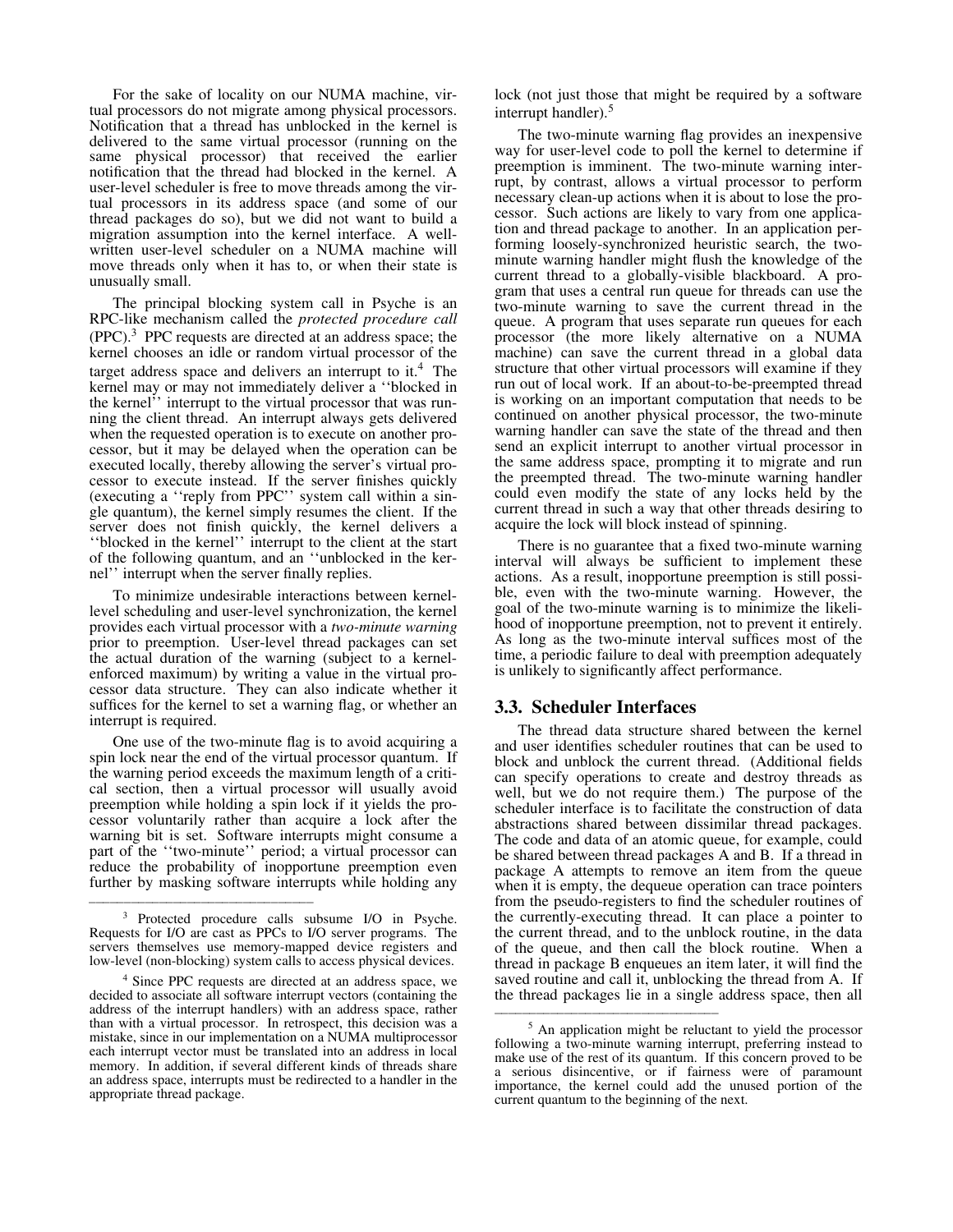of the scheduler operations will be invoked with ordinary procedure calls. If the thread packages lie in distinct but overlapping address spaces, then the unblock routine will be invoked via PPC. Further details can be found in [21].

# **3.4. Putting it All Together**

By mirroring the behavior of a physical machine, with memory and interrupts, our approach provides the writers of thread packages with a familiar model of concurrent programming. System implementors are accustomed to using this model in operating systems, and in signal-based programs in Unix. Day-to-day programmers need never see the kernel interface; we assume that system calls will almost always be filtered through a thread-package library or language run-time system.

A typical thread package employs one virtual processor on each of several physical processors (see Figure 2). The virtual processors share a collection of scheduling routines and data, including the state of user-level threads. The pseudo-registers on each processor point to data structures describing the currently executing virtual processor and its address space. The thread field in the virtual processor data structure points into the data of the thread package. The software interrupt vectors in the address space data structure, and the scheduler operation list in the thread data structure, point into the scheduling routines of the thread package. Each virtual processor will execute scheduler routines at startup and in response to program faults, timers, and PPC requests. It will also execute scheduler routines when a system call blocks in the kernel, and when that call completes. By polling the two-minute warning flag or asking for two-minute interrupts, each virtual processor can arrange to execute scheduler code immediately prior to preemption and, by yielding explicitly, immediately after resumption. In an application whose level of available parallelism fluctuates

dynamically, virtual processors can yield when they run out of work. Running virtual processors can re-awaken their peers with explicit signals when new work is created or arrives via PPC.

We have not found the implementation of thread packages on top of Psyche to be especially difficult. Three of the five packages available at present were ported from other systems. The first port took over a month, mainly because it uncovered kernel bugs, while the other two ports took less than a month each. All of the packages were integrated into a general system for cross-model synchronization and communication over the course of a two-month period [16].

## **4. Discussion**

Returning to the issues enumerated in section 1, we now consider the degree to which our mechanisms support the construction of first-class user-level threads.

*Semantic flexibility*. In order to provide the implementors of user-level thread packages with as much flexibility as possible, we have attempted to minimize the assumptions embodied in the kernel. In particular, the kernel leaves space management (including the allocation of interrupt stacks) to user-level code, and most thread operations can be implemented entirely in user space. To ensure the integrity of scheduling within the thread package, the kernel provides software interrupts at every point where a scheduler action might be required. In our experiments with Psyche, we have successfully ported or implemented Multilisp futures [11], Uniform System tasks [25], Lynx threads [22], heavyweight single-threaded programs, and two different thread libraries.

*Performance*. As in all user-level thread packages, the ability to create, destroy, schedule, and synchronize threads without the assistance of the kernel keeps the cost of these operations low. Shared data structures allow the



**Figure 2:** Typical Psyche Thread Package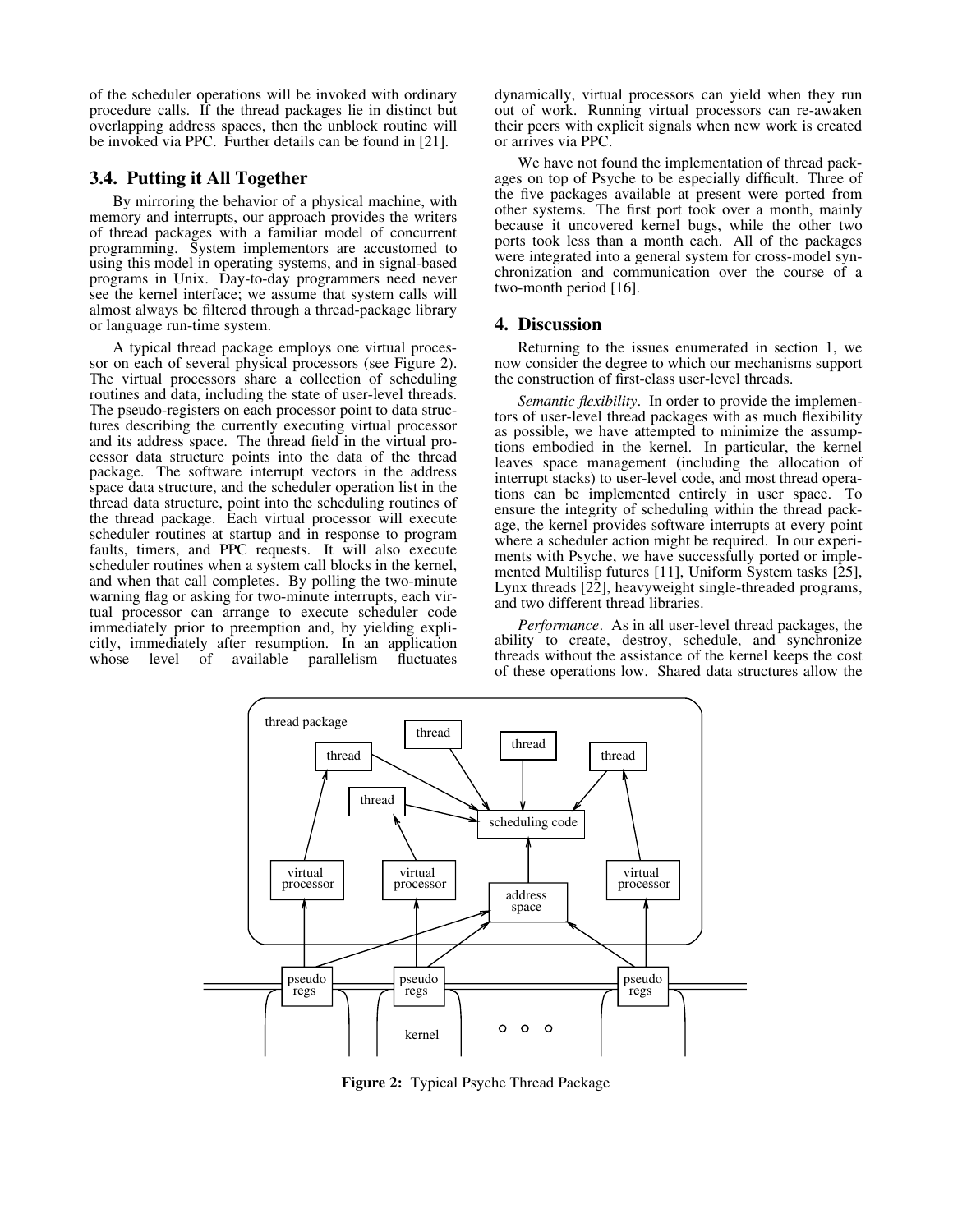kernel and user to provide each other with information efficiently and asynchronously. A virtual processor can change its interrupt stack, for example, simply by changing a pointer. In Psyche this facility allows a thread package to minimize the amount of parameter copying during a protected procedure call. Parameters arrive on the interrupt stack of a virtual processor; the interrupt handler reassigns the stack to the thread that is to perform the requested operation, and allocates a new stack for future interrupts.

*Nonblocking System Calls*. A general-purpose ''blocked in the kernel'' interrupt has the attractive property of providing hooks for user-level scheduling without requiring two different classes of system calls (blocking and non-blocking). Scheduler code, when needed, is triggered automatically via interrupts. Code that invokes system calls that usually return right away, but that may on occasion block, need not check for blocking. Library routines that may be invoked by both single- and multithreaded applications need not worry about whether to use blocking or non-blocking calls: they can use any call they like, knowing that multi-threaded applications will handle scheduler interrupts when needed, and that single-threaded applications will disable them. The existence of ''blocked in the kernel'' interrupts also means that it is acceptable for user-level code to trigger kernel operations implicitly, via mechanisms other than system calls. In Psyche, for example, a bus error resulting from an attempt to call a subroutine at an invalid address can, under certain circumstances, be interpreted as a request for a PPC.

*Coordination of scheduling and synchronization*. The two-minute warning mechanism can be used to avoid undesirable interactions between user-level synchronization and kernel-level scheduling. It provides a virtual processor with time to pursue one of several courses of action just prior to preemption. It is useful even in a singlethreaded address space, in order to synchronize access to data structures shared with other address spaces. The length of the two-minute warning, and even the decision as to whether or not to provide a two-minute warning, can be established dynamically.

*Conventions for sharing among thread packages*. By standardizing the interfaces to user-level schedulers, and by listing the entry points of the current scheduler in a well-known location, we allow user-level thread packages to synchronize access to shared data, and even to share synchronizing code. Threads in the same address space can invoke each other's scheduler operations with ordinary procedure calls. Threads in different address spaces can invoke them via PPC. Because they are listed in the standard kernel/user data structures, scheduler routines can be found by tracing pointers from a well-known, static address; no help is required from compilers, linkers, or run-time support routines.

There is nothing sacred about the layout or contents of kernel/user data structures in Psyche, or about the set of software interrupts (assuming it covers all interesting events). Additional data or interrupts might be required in a production-quality system. The key point is that software interrupts allow a user-level thread package to establish its own scheduling policies, and that kernel/user shared data not only permits fast asynchronous communication across the kernel interface, but also allows the user-level thread package to control the behavior of the software interrupt system.

# **5. Related Work**

Several of the mechanisms we use to support firstclass user-level threads have been used for other purposes in earlier systems. For example, our use of shared data between the kernel and user is not new; the *user structure* (u-dot) of Unix 4.3BSD, which is readable in user space, contains information about the current process, and is also used to implement machine-dependent mechanisms such as the ''signal trampoline'' [13]. None of the Unix user structure is shared between processes however, and none of it is writable in user mode, so it cannot be used to convey information from a thread package to the kernel.

As part of the Symunix project at New York University, Edler et al. [10] have proposed a set of parallel programming extensions to the Unix kernel interface, including support for user-level scheduling. In particular, they describe a new ''meta-system-call'' that provides an asynchronous wrapper for existing blocking calls, and a quantum-extending mechanism designed to avoid preemption during critical sections. The meta-system-call specifies which Unix system call to perform, and provides additional return arguments indicating whether the call completed immediately or will be announced by a later signal. The goal of the mechanism is to admit asynchronous system calls, while introducing as small a change to the kernel interface as possible, and maintaining compatibility with existing Unix programs.

The temporary non-preemption mechanism employs a counter in user space at a location known to the kernel. When entering a critical section, user-level code can increment the counter. Within reason, the kernel will refrain from preempting a process when the counter is non-zero. It subtracts any time spent beyond the normal end of quantum from the beginning of the process's next quantum. This mechanism suffices to avoid performance problems due to preemption during fine-grain critical sections. It may be cheaper than the two-minute warning, since it incurs the overhead of an extra clock interrupt only when the process is actually in a critical section at the normal end of the quantum. An ability to request temporary nonpreemption at the end of the quantum does not suffice, however, for a program that requires asynchronous notification to trigger an explicit action.

At the University of Washington, Anderson et al. [2] have explored user-level scheduling in the context of the Topaz operating system on the DEC SRC Firefly multiprocessor workstation, an UMA machine. They rely on software interrupts from the kernel to provide user-level thread packages with appropriate scheduling hooks, but their mechanisms differ from ours in several respects, and they have used their mechanisms to address problems we have not considered, including page faults and upwardcompatible simulation of traditional kernel threads.

For each address space, Anderson et al. maintain a pool of virtual processors (called ''scheduler activations'') in the kernel. When a scheduler activation is preempted or blocks in the kernel, the kernel freezes its state and sends a new activation from the pool up into user space. The new activation (and any other running activations in the same address space) can examine the state of the old activation. The kernel reclaims old activations (returning them to the pool) only when explicitly notified by the user-level scheduler that their state is no longer required.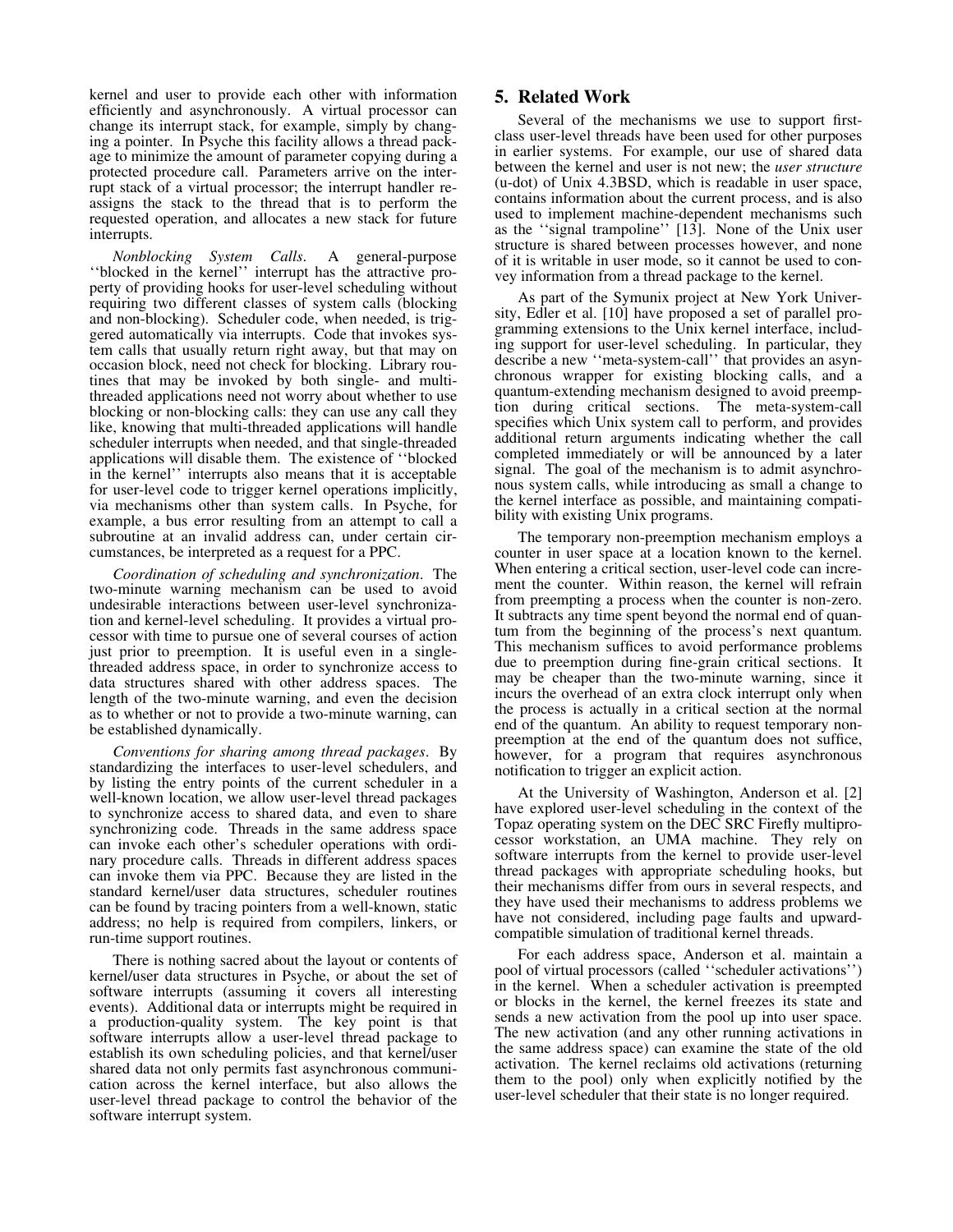Because they are running on an UMA machine, Anderson et al. can reasonably *recover* from preemption in critical sections, rather than avoid it. When an activation is preempted on one physical processor they immediately preempt an activation on a second processor, and send a new activation into user space on the second processor, passing it *both* of the old activations as arguments. This mechanism obviates the need to worry about how much work can be accomplished during our two-minute interval. It requires, however, that an address space be multi-threaded (and running on more than one processor at a time) if it wants to handle preemption interrupts. It also requires that an application move threads between processors if it wants to clean up the state of a preempted thread (e.g. by completing a critical section). Neither of these requirements is restrictive in the environment for which scheduler activations were designed, but both would be problematical for Psyche. In order to write multi-model parallel programs, we want to allow a single-threaded application component to receive preemption interrupts so that it can synchronize and share data with other application components. Since we are using a NUMA machine, we also want to be able to reach a clean point at preemption time without requiring thread migration.

All of the mechanisms discussed above allow user programs to control their scheduling behavior. Black [6] has proposed instead that programs provide the operating system with scheduler hints. He describes a set of system calls in Mach that allow a virtual processor (a Mach *thread)* to suggest to the kernel that it be de-scheduled, or that possession of the processor be handed off to some specified virtual processor. These calls can be used, for example, to yield control when spinning for a lock (in the hope that the holder of the lock will run instead) or to pass control to the holder by name, if known. As with scheduler activations, the issue of preemption in critical sections is handled through detection and recovery; the difference lies in delaying recovery until some other thread waits for the lock, and in letting that thread take responsibility for solving the problem. Once again, efficient recovery depends on cheap migration.

The various approaches to dealing with preemption are principally motivated by the unpredictable nature of kernel scheduling. There is less of a need for special mechanisms that deal with preemption however, if the machine is shared using physical partitions instead of time-slicing. Under processor partitioning [8, 18, 26] each application receives a set of dedicated processors for a relatively long period of time; preemption is only used to reallocate processors for medium-term scheduling. Processor partitioning may be the preferred scheduling policy for selfcontained, compute-intensive parallel programs, particularly on machines with large numbers of processors. Effective processor partitioning may be difficult to implement however, if the boundaries between programs are poorly defined — as in large multi-model applications or if there are only a small number of processors to allocate. Processor partitioning may also waste cycles if applications fail to balance their computation or I/O evenly among processes. In these cases, a mechanism that can be used to avoid inopportune preemption, such as the two-minute warning, is an attractive alternative.

User-level scheduling (and cooperation with the kernel scheduler) is only one aspect of multi-model parallel programming. The more general problem has been addressed

in part by the Presto [4] and Agora [5] programming environments, at Washington and at CMU, respectively. Presto is an unusually flexible user-level thread package. It is constructed in an object-oriented style, with an internal structure into which users can plug a wide variety of process and communication abstractions. It suffers, however, from the standard problems of user-level thread packages on a traditional operating system: multi-model programs cannot span languages and address spaces, and performance can suffer from blocking in the kernel and preemption. Agora is a collection of libraries and interface compilers that allow users to connect distributed programs with stylized shared memory abstractions, much as an RPC stub generator allows users to connect those programs with a message-passing abstraction. Agora is built on top of Mach [1], and uses Mach's kernel-implemented threads.

# **6. Performance Implications**

The two goals of our work are flexibility and performance for user-level threads. To achieve acceptable performance, features provided by a thread package must be cheap enough to use frequently. In this section we argue that a system providing kernel support for first-class userlevel threads can perform better than either a system based on kernel-implemented processes or a system employing conventional user-level thread packages.

Our performance figures were derived from our implementation of Psyche on the BBN Butterfly Plus multiprocessor [3], which contains MC68020 processors clocked at 16 MHz. Our experiments quantify the performance advantages of first-class user-level threads over both kernel processes and conventional user-level threads.

# **6.1. Comparison to Kernel-Implemented Processes**

It is widely recognized that kernel-implemented processes are inherently more expensive than userimplemented threads. The difference can be attributed not only to trap overhead, but also to the degree of functionality that must be designed into a process abstraction meant to meet the needs of disparate applications. The resulting difference in context switch time is often substantial. Weiser, Demers, and Hauser [27] report a context switch time of 77 µs for user-level threads in the Portable Common Runtime on a SPARC-based workstation. The context switch time for the thread package used in the Psyche experiments is 51 µs. Anderson [2] reports a time of 37 µs in his FastThreads package on the CVAX processor. Comparable times for kernel-implemented processes are at least an order of magnitude slower in each case: 550 µs in Psyche on the Butterfly, 441 µs in Topaz on the CVAX. Depending on the frequency of synchronization among threads, the impact of this disparity on application performance can be very large.

To assess the impact of context switch time on performance, we measured the running time of two applications, using two different implementations for each: one based on user-level threads and a user-level context switch mechanism, the other based on kernel processes and kernel scheduling. The first application performs Gaussian elimination on a  $512 \times 512$  element matrix. The second sorts an array of 4608 elements. Each application was run using 16 physical processors and 128 threads of control.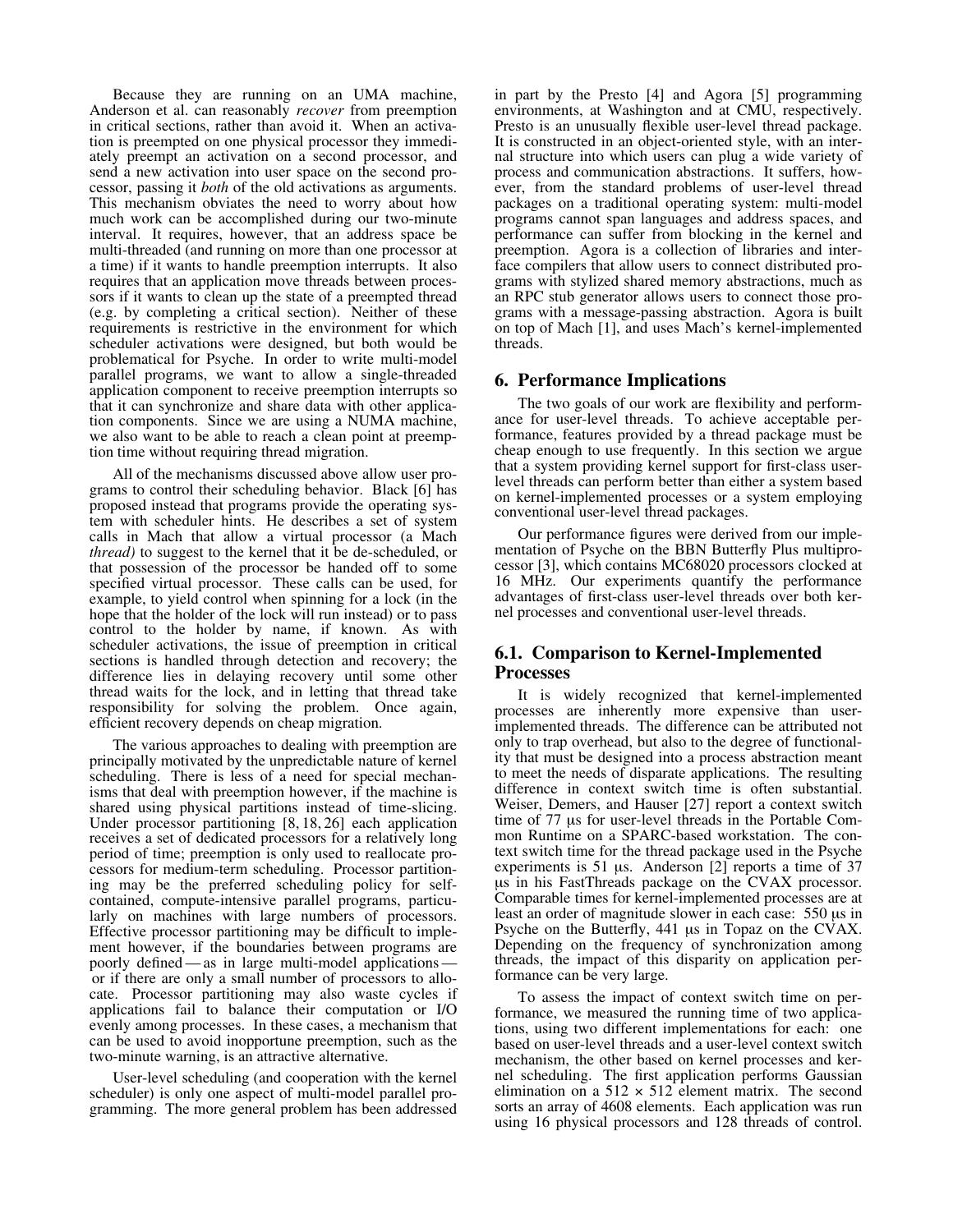In the first implementation, 128 kernel processes (virtual processors) were created and distributed evenly among the 16 physical processors. In the second implementation, 128 user-level threads were created and distributed evenly among 16 virtual processors, which were mapped one-toone with physical processors. The results appear in the following table.

| application          | kernel-level<br>virtual processors | user-level<br>threads |
|----------------------|------------------------------------|-----------------------|
| Gaussian elimination | 33.8 sec                           | $22.0$ sec            |
| parallel sort        | 44.3 sec                           | $27.1$ sec            |

As can been seen from the table, performance improves by 35% when using user-level context switching in the Gaussian elimination program, and by 39% in the parallel sort. The improvement is large in both cases because of the frequency of context switching in these applications. The sort program has 4608 centralized barriers, each of which requires context switching among the 8 threads (or processes) on a physical processor. Since a context switch between kernel processes takes 550 µs, we can expect the sort program to spend almost 18 seconds during execution just to context switch between kernel processes. The Gaussian elimination program has only 512 barriers, but each is a tree barrier, which can introduce context switches for each level in the tree [15].

The performance advantage of user-level threads is substantial in these cases, and we would expect many parallel applications to produce comparable results on other systems. To show that these are not pathological examples, particularly with respect to the number of threads in use, we measured the speedup of the Gaussian elimination program on 16 processors as we varied the number of threads per processor from 1 to 8, thereby varying the amount of work performed by each thread. The results appear in Figure  $3<sup>6</sup>$ . Threads in excess of the physical level of parallelism induce additional overhead no matter how they are implemented. With user-level threads, speedup on 16 processors degrades from 14.2 with one thread per processor to 11.1 with 8 threads per processor. The impact on application speedup is much more pronounced in the case of kernel threads, however: they degrade from a speedup of nearly 14.0 with one kernel process per processor to 7.3 with 8 kernel processes per processor.

# **6.2. Comparison to Conventional Thread Packages**

Even on a uniprocessor the completion time of an application will suffer if user-level threads block in the kernel and thus deny service to their peers. Good thread packages therefore utilize non-blocking portions of the kernel interface whenever possible. Ignoring the possibility that threads on different processors might be waiting for one another, simply blocking the threads on *one* processor can have a serious impact on performance. A thread package that makes a blocking system call every 20 ms, with an expected service time of 5 ms, will be able to use no more than three quarters of the available CPU

<u> 1989 - Johann Barn, mars eta biztanleria (h. 1989).</u>



**Figure 3:** Speedup on 16 physical processors as a function of the number of kernel processes (dotted) or user threads (solid) per processor.

cycles, even if it always has runnable threads. Without requiring an explicitly non-blocking interface, our approach allows a thread package to regain control of the processor whenever any system call blocks.

If kernel-level scheduling is not coordinated with user-level synchronization, threads may also block for locks that are held by threads on preempted virtual processors, or for conditions that can be made true only by threads on preempted virtual processors. Zahorjan et al. [28] report performance degradations in the neighborhood of 25% when processes may be preempted at arbitrary times, while sharing a lock that is in use 75% of the time. Leutenneger [14] describes the variation in performance degradation as a function of lock utilization. For a lock that is in use 50% of the time, he reports that round-robin scheduling performs 10% worse than a processor allocation scheme in which the processes of a given application always run concurrently. For a lock that is in use 80% of the time, performance degradation increases to 57%.

Similar effects can occur in programs with condition synchronization. One of the most common models of parallel programming employs a collection of worker processes, one per processor, which repeatedly dequeue and execute tasks from a central work queue [11, 25, 26]. One of the things that a task may do is generate more tasks. It will often do so only if it is the last task of a certain kind to finish. Central work queue programs can thus be considered a generalization of barriers; parallel execution continues as long as the queue remains non-empty, and stops when no more tasks can be generated until some preempted task has completed.

Barrier programs can be expected to suffer from inopportune preemption more than do programs based on spin locks, because the probability is high that a process will be working on something critical (i.e. progress towards the barrier) at any given time. Tucker and Gupta [26] observe that the impact of preemption on work-queue based programs can be reduced by introducing a mechanism to preempt worker processes only after they finish a task and before another task is removed from the work queue. We have experimented with this technique in Psyche using a Uniform System program with the iterative structure characteristic of Gaussian elimination, the grassfire

<sup>6</sup> We believe the anomaly at 2 processors to be an artifact of the tree barrier implementation.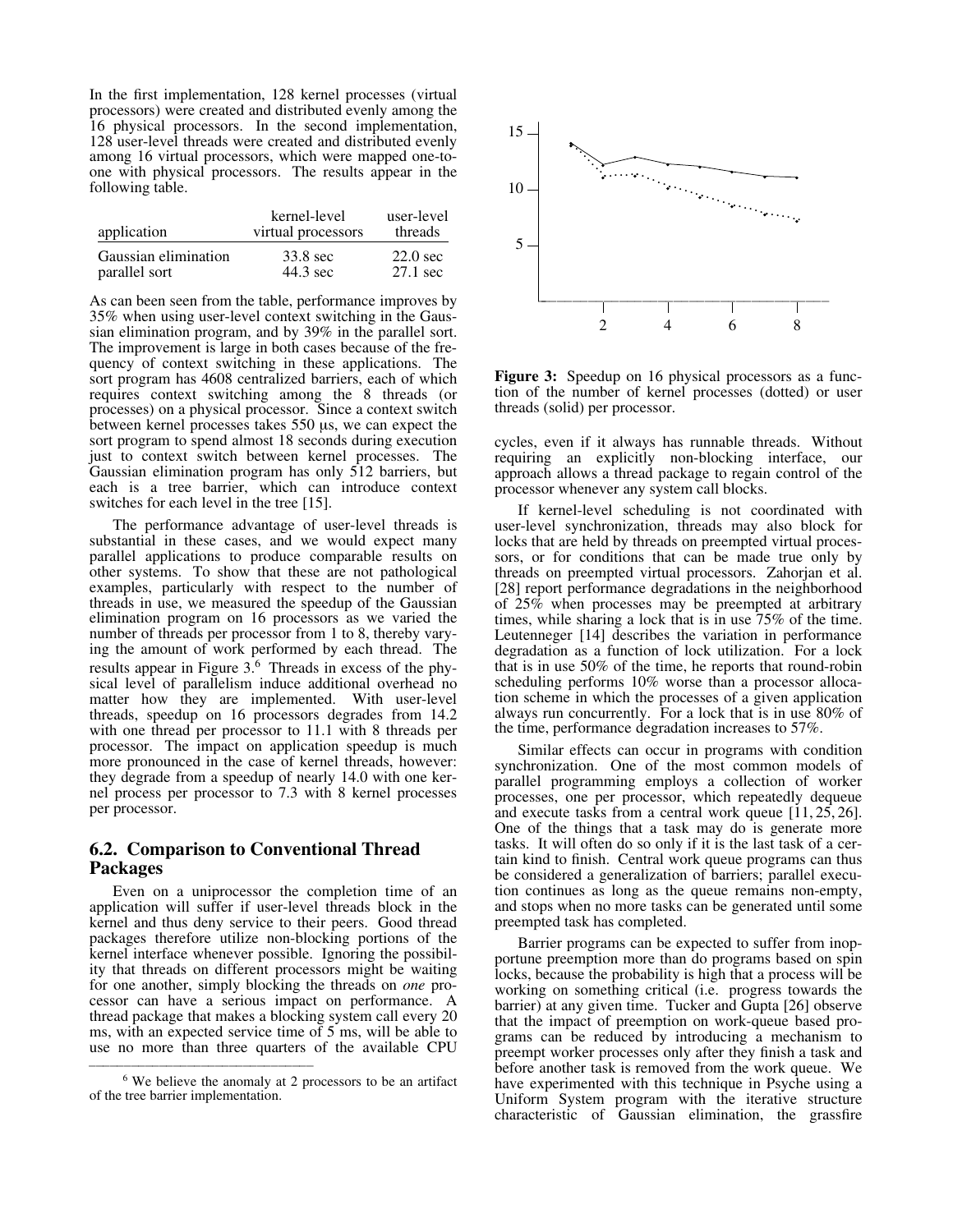algorithm, and the dynamic programming algorithm for transitive closure and all-pairs shortest path.

Our Uniform System program runs with one virtual processor worker on each of 16 physical processors. It proceeds through a series of 200 phases. At the beginning of each phase it generates 210 tasks and places them in the work queue. It does not generate more tasks until the existing ones have completed, thereby achieving an implicit barrier between phases. Virtual processors spin when they discover that all tasks have been removed from the queue, but not all have completed. Each task requires approximately 2.5 ms to complete. The quantum size is 100 ms, implying that 16 processors should be able to finish about 3 barriers (phases) per quantum.

We measured the completion time of our program under various levels of multiprogramming, with and without avoidance based on the two-minute warning flag. We varied the level of multiprogramming by placing unrelated virtual processors (executing in an infinite loop) on each of the physical processors. The two minute warning, when used, is set to  $\overline{3}$  ms; workers check the flag prior to dequeuing a new task, and yield if it is set. Average completion times appear in the following table; individual runs varied by  $\pm$  0.2 seconds.

| multiprogramming<br>level | two-minute warning<br>disabled | enabled |
|---------------------------|--------------------------------|---------|
| (no competitors) 1        | 8.50                           | 8.58    |
| $(1$ competitor) 2        | 40.1                           | 16.0    |
| 3                         | 61.6                           | 23.8    |

As can be seen in the table, the slowdown in execution matches the multiprogramming level closely when the two-minute warning is used. (We believe the slightly better than linear slowdown to be due to reduced contention.) Without the two-minute warning, preemption of a worker in the middle of a task causes all other workers to spin between the time that the work queue is exhausted and the next time the preempted worker gets to run, significantly increasing the execution time. By using the two-minute warning to avoid untimely preemption, we improve performance by a factor of two or more in the presence of multiprogramming. In the absence of multiprogramming, the two-minute warning imposed a performance penalty of less than one percent. This penalty stems from checking the flag prior to executing every task, and from yielding the processor explicitly, instead of being preempted.

In an earlier version of this same experiment, we observed little benefit from using the two-minute warning because we used an implementation of the Uniform System in which all tasks were created by a single taskgenerator process. Although the two-minute warning could still be used by worker processes to avoid taking a task off the work queue just prior to preemption, it could not be used to avoid preemption of the critical task generator. Even if the task generator is able to execute just prior to preemption, we would expect the work queue to be exhausted long before the task generator is again ready for execution, causing every worker process to spin.

One possible solution to this problem is to use the two-minute warning interrupt as a signal to save the state of the task-generator process and migrate it to another processor. Depending on the amount of state to be migrated, and the cost of migration on a given architecture, this option may or may not be viable every quantum. In our case, migration every quantum was not cost effective, and therefore the two-minute warning mechanism was not sufficient to solve the problem. We first had to decentralize task generation, allowing any process to generate tasks at the appropriate time. We then used the two-minute warning to ensure that a process did not begin task generation unless it could complete it.

## **7. Conclusions**

In our attempts to provide support for multi-model parallel programming, we have encountered flexibility and performance problems with both conventional kernelimplemented processes and user-level thread packages. Kernel-implemented processes do not provide the variety of semantics required by parallel programs, and are too expensive to use for fine-grain operations. User-level thread packages suffer performance losses when threads block in the kernel or are preempted in critical sections. They also lack a mechanism for blocking and unblocking each other's threads, preventing the construction of multimodel programs.

To address these problems we employed three mechanisms which together accord first-class status to user-level threads:

- - The kernel and the thread package communicate using shared memory whenever possible to avoid the need for synchronous interaction. Shared memory provides qualitative as well as quantitative benefits, because it makes it feasible to change the parameters of the kernel/user interface as often as every thread context switch. This capability is especially important when scheduling threads of more than one kind on a single virtual processor.
- - The kernel provides the thread package with software interrupts whenever a scheduling decision may be required. In conjunction with shared flags, a full set of software interrupts allows a thread package to reacquire the processor when one of its threads blocks in the kernel, and to coordinate synchronization with kernel-level scheduling.
- - The operating system establishes a standard interface to the scheduler routines (i.e. block and unblock) of user-level threads. Interface conventions allow data abstractions incorporating blocking synchronization to be shared by dissimilar thread packages, with scheduler operations invoked by shared code.

Support for first-class threads in Psyche has allowed us to construct a wide variety of user-level thread packages, and to employ them in the construction of multi-model programs. Our largest demonstration, now running in our robot lab, employs four different user-level process models in an integrated checkers-playing program [17]. A vision module, using a central queue of Uniform System tasks, analyzes video camera input to determine the most recent move of a human opponent on a conventional checkers set. A strategy module, using message passing between multi-threaded Lynx processes, performs parallel alpha-beta search to chose an appropriate counter-move. A motion-planning module, written in Multilisp, develops a plan to effect the move with a PUMA robot arm. The arm controller itself is a single-threaded C program. All four modules share an abstract representation of the state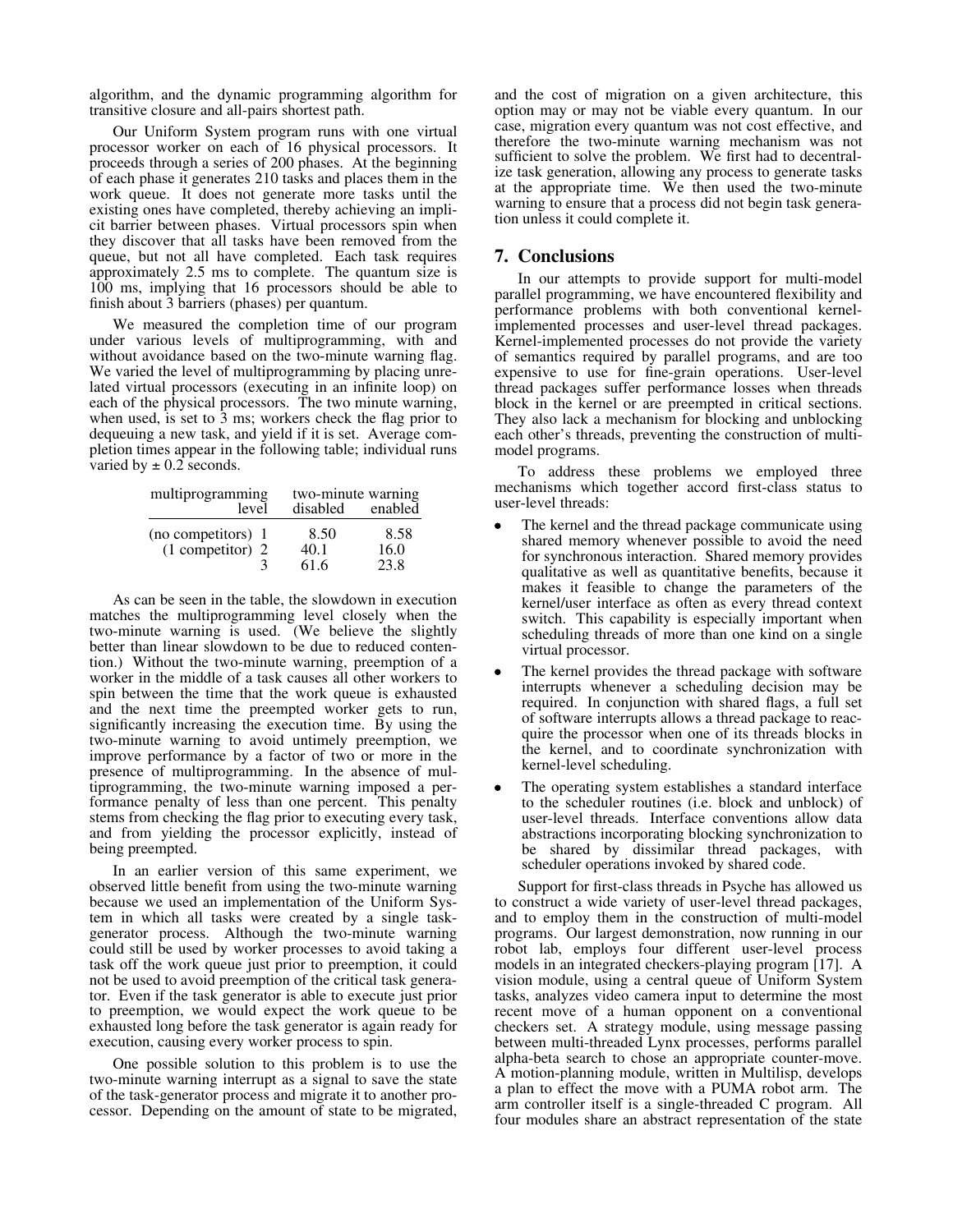of the board, and block and unblock each other as necessary to coordinate their work. Our experiences with this application and others suggest that first-class user-level threads provide both flexibility and performance, and offer advantages over both kernel-implemented processes and conventional user-level threads.

### **Acknowledgments**

We would like to thank Tom Anderson, Brian Bershad, David Black, Jan Edler, Carla Ellis, Ed Lazowska, and Hank Levy for their help in improving this paper. We would also like to thank the many other researchers at Rochester who have contributed to the design and implementation of the Psyche kernel and its applications.

## **References**

- [1] M. Accetta, R. Baron, W. Bolosky, D. Golub, R. Rashid, A. Tevanian and M. Young, ''Mach: A New Kernel Foundation for UNIX Development,'' *Proceedings of the Summer 1986 USENIX Technical Conference*, June 1986, pp. 93-112.
- [2] T. E. Anderson, B. N. Bershad, E. D. Lazowska and H. M. Levy, ''Scheduler Activations: Effective Kernel Support for the User-Level Management of Parallelism,'' *Proceedings of the Thirteenth ACM Symposium on Operating Systems Principles*, October 1991.
- [3] BBN Advanced Computers Incorporated, ''Inside the Butterfly Plus,'' Cambridge, MA, October 1987.
- [4] B. N. Bershad, E. D. Lazowska, H. M. Levy and D. B. Wagner, ''An Open Environment for Building Parallel Programming Systems,'' *Proceedings of the First ACM Conference on Parallel Programming: Experience with Applications, Languages and Systems*, 19-21 July 1988, pp. 1-9.
- [5] R. Bisiani and A. Forin, ''Multilanguage Parallel Programming of Heterogeneous Machines,'' *IEEE Transactions on Computers 37*:8 (August 1988), pp. 930-945.
- [6] D. L. Black, ''Scheduling Support for Concurrency and Parallelism in the Mach Operating System,'' *Computer 23*:5 (May 1990), pp. 35-43.
- [7] P. Brinch Hansen, ''Distributed Processes: A Concurrent Programming Concept,'' *Communications of the ACM 21*:11 (November 1978), pp. 934-941.
- [8] M. Crovella, P. Das, C. Dubnicki, T. J. LeBlanc and E. P. Markatos, ''Multiprogramming on Multiprocessors,'' TR 385, Computer Science Department, University of Rochester, February 1991 (revised May 1991).
- [9] T. W. Doeppner, Jr., ''Threads: A System for the Support of Concurrent Programming,'' Technical Report CS-87-11, Department of Computer Science, Brown University, 1987.
- [10] J. Edler, J. Lipkis and E. Schonberg, ''Process Management for Highly Parallel UNIX Systems,'' Ultracomputer Note #136, Courant Institute, N. Y. U., April 1988.
- [11] R. H. Halstead, Jr., ''Multilisp: A Language for Concurrent Symbolic Computation,'' *ACM Transactions on Programming Languages and Systems 7*:4 (October 1985), pp. 501-538.
- [12] B. W. Lampson and D. D. Redell, "Experience with Processes and Monitors in Mesa,'' *Communications of the ACM 23*:2 (February 1980), pp. 105-117.
- [13] S. J. Leffler, M. K. McKusick, M. J. Karels and J. S. Quarterman, *The Design and Implementation of the 4.3BSD UNIX Operating System*, The Addison-Wesley Publishing Company, Reading, MA, 1989.
- [14] S. Leutenegger, ''Issues in Multiprogrammed Multiprocessor Scheduling,'' Ph. D. Thesis, TR 954, Department of Computer Sciences, University of Wisconsin — Madison, August 1990.
- [15] E. Markatos, M. Crovella, P. Das, C. Dubnicki and T. J. LeBlanc, ''The Effects of Multiprogramming on Barrier Synchronization,'' TR 380, Computer Science Department, University of Rochester, May 1991.
- [16] B. D. Marsh, ''Multi-Model Parallel Programming,'' Ph. D. Thesis, Computer Science Department, University of Rochester, July 1991.
- [17] B. Marsh, C. Brown, T. LeBlanc, M. Scott, T. Becker, P. Das, J. Karlsson and C. Quiroz, ''The Rochester Checkers Player: Multi-Model Parallel Programming for Animate Vision,'' TR 374, Computer Science Department, University of Rochester, June 1991.
- [18] C. McCann, R. Vaswani and J. Zahorjan, ''A Dynamic Processor Allocation Policy for Multiprogrammed Shared Memory Multiprocessors,'' TR 90-03-02, Department of Computer Science and Engineering, University of Washington, March 1990 (Revised February 1991).
- [19] M. L. Scott, T. J. LeBlanc and B. D. Marsh, ''Design Rationale for Psyche, a General-Purpose Multiprocessor Operating System,'' *Proceedings of the 1988 International Conference on Parallel Processing*, August 1988, pp. 255-262.
- [20] M. L. Scott, T. J. LeBlanc and B. D. Marsh, "Evolution of an Operating System for Large-Scale Shared-Memory Multiprocessors,'' TR 309, Computer Science Department, University of Rochester, March 1989.
- [21] M. L. Scott, T. J. LeBlanc and B. D. Marsh, ''Multi-Model Parallel Programming in Psyche,'' *Proceedings of the Second ACM Symposium on Principles and Practice of Parallel Programming*, March 1990, pp. 70-78.
- [22] M. L. Scott, "The Lynx Distributed Programming Language: Motivation, Design, and Experience, *Computer Languages 16*:3/4 (1991), pp. 209-233.
- [23] Sun Microsystems, Inc., ''Lightweight Processes,'' in *SunOS Programming Utilities and Libraries*, 27 March 1990. Sun Part Number 800-3847-10.
- [24] C. P. Thacker and L. C. Stewart, ''Firefly: A Multiprocessor Workstation,'' *IEEE Transactions on Computers 37*:8 (August 1988), pp. 909-920.